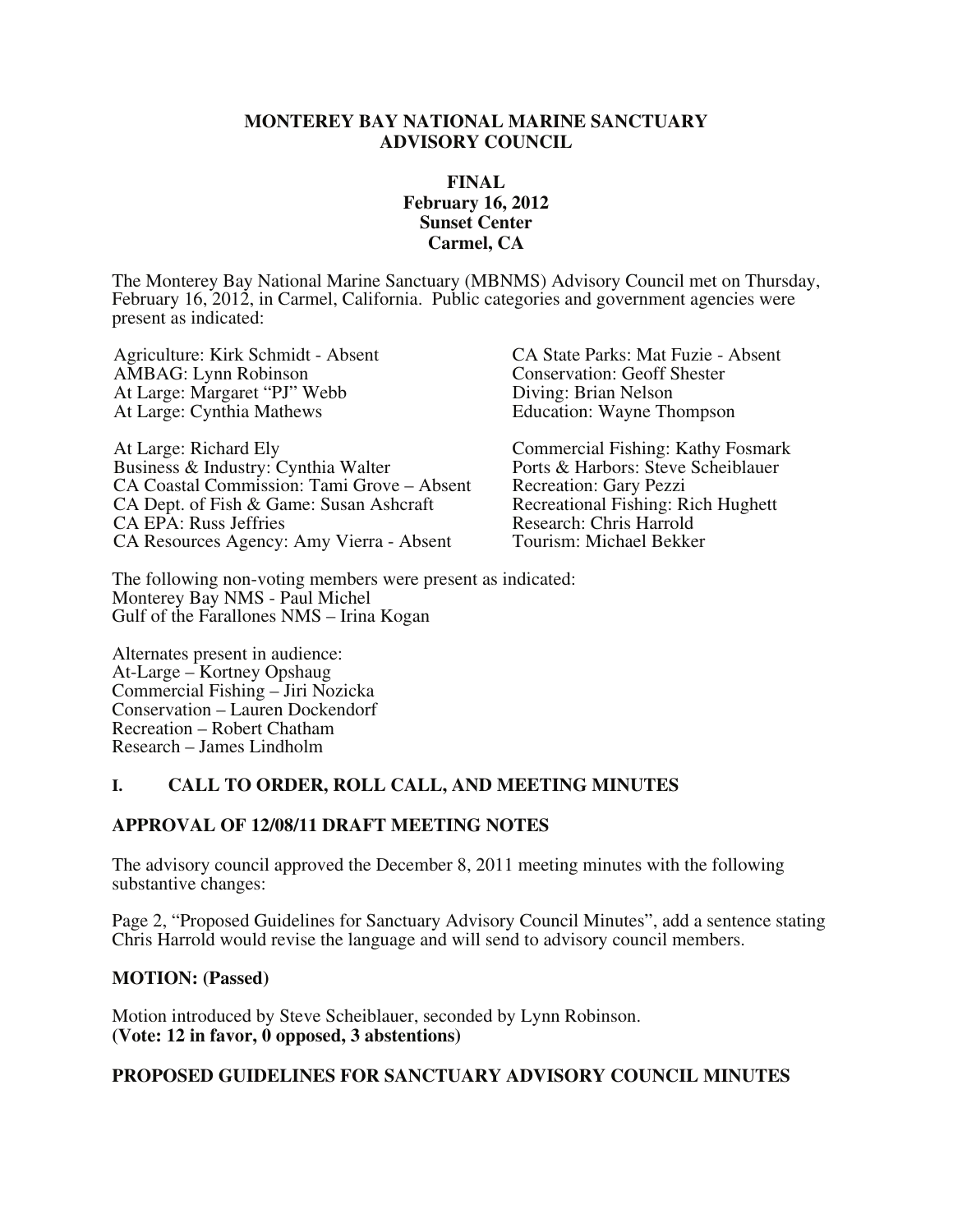Chris Harrold asked if there were any comments on the revised guidelines for advisory council meeting minutes that were being proposed. After some discussion the advisory council agreed to accept the proposed guidelines after removing the word "only" to the last sentence. The last sentence will read, "SAC minutes will only reflect what is written on the speaker cards."

## **REVIEW SEAT TERMS AND EXECUTIVE COMMITTEE TERMS**

Nicole Capps, Sanctuary Advisory Council Coordinator, announced that elections for the Executive Committee (Chair, Vice Chair, and Secretary) will take place at the April meeting. Ms. Capps also reviewed seat terms to inform members as to when their seat terms expire.

## **II. PUBLIC COMMENT FOR ITEMS NOT ON THE AGENDA**

Scott Jarrett would like motorized personal watercraft (PWC) be scheduled for a future agenda with the discussion about creating a permit system for PWC surfer teams to train and work in high surf. This will include a requirement for wildlife recognition and avoidance training conducted or overseen by NOAA staff. He also suggested dropping the high surf warning requirements and use high surf advisory. Additionally, MBNMS should work with knowledgeable big wave surfers to have zones where extra large surf occurs so they can use these spots. These individuals will be identified with a permit so there does not need to be a new EIS or regulation. This permit will be three years renewable or revoked with cause. There would be a small fee for this permit.

Eric Endersby, Harbors Operation Manager for Morro Bay, stated his harbor uses K38 for their rescue PWCs. He highly endorses this company.

Ken Collins, Mavericks surfer, stated the PWC ban is responsible for deaths out at Mavericks.

Ron Cabot, Carmel resident, stated he is running for Congress in this district. The information delivered by the previous three speakers is now coming to him as he canvases the voters. He stated the PWC topic is going to be one of his campaign issues.

Steve Scheiblauer, City of Monterey Harbormaster, thanked Paul Michel for sending Mayor Della Sala's letter to the advisory council. He strongly encouraged advisory council members to read the environmental impact statement and read the studies noted there on PWCs. He also stated that MBNMS say they embrace ecosystem based management and that they really need to look at this rule and address solutions with this issue.

## **III. SUPERINTENDENT'S REPORT**

Paul Michel, MBNMS Superintendent, provided several important updates on what MBNMS staff has been working on over the last two months to include the "Your Sanctuary" TV show on Access Monterey Peninsula and Sanctuary Exploration Center Whale of a Tail fundraising campaign. Mr. Michel also highlighted the 150<sup>th</sup> anniversary of the USS *Monitor*.

Cynthia Mathews, Citizen At Large members, handed out Whale of the Tail fundraising brochures to advisory council members.

Steve Scheiblauer, Harbors, asked if it would be possible to get the MBNMS Office Report by email a day or two in advance of the meeting.

# **IV. MARINE LIFE PROTECTION ACT (MLPA)**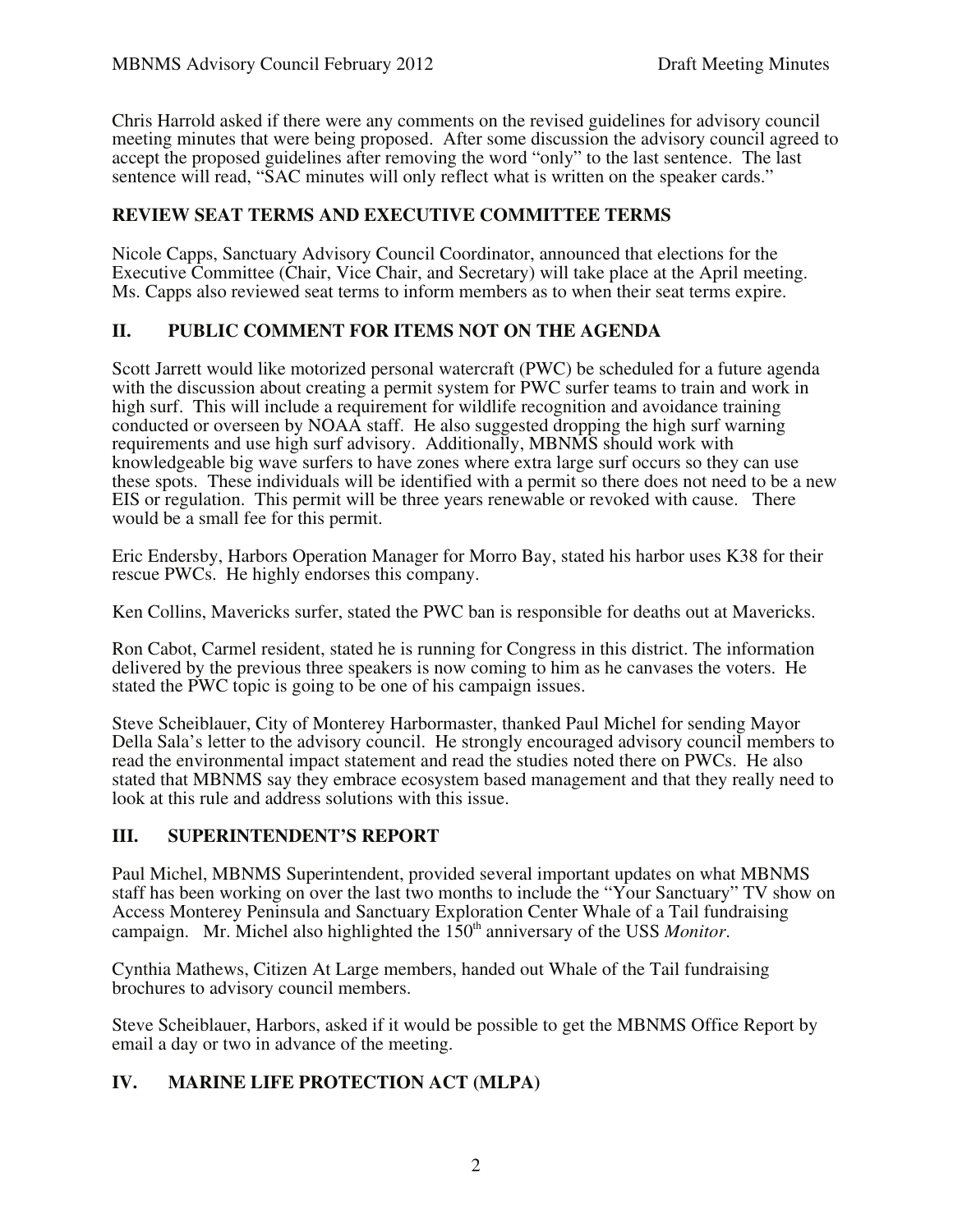Susan Ashcraft, CA Department of Fish and Game, provided a powerpoint presentation on recent and upcoming activities related to the Marine Life Protection Act. Ms. Ashcraft's powerpoint presentation may be viewed at http://montereybay.noaa.gov/sac/2012/120216/agenda.html

Public and advisory council member comments and questions consisted of comments and suggestions related to education and outreach to fishermen about the marine protected areas, including the booklets Ms. Ashcraft highlighted; and if CA Department of Fish and Game has key indicator species to determine if the MPAs are working. Additionally, there was a request for Ms. Ashcraft to highlight the various partnerships that contribute to this effort during a future update.

# **V. LOCAL CATCH MONTEREY BAY**

Oren Frey, Co-manager of Local Catch Monterey Bay, provided a powerpoint presentation on the new Local Catch Monterey Bay program. Mr. Frey's powerpoint presentation may be viewed at http://montereybay.noaa.gov/sac/2012/120216/agenda.html.

In general, advisory council member comments supported the Local Catch Monterey Bay program.

### **VI. "RECONNECTING WITH YOUR SANCTUARY" – MONTEREY ACCELERATED RESEARCH SYSTEM (MARS)**

Craig Dawe, Monterey Bay Aquarium Research Institute, provided a powerpoint presentation on the Monterey Accelerated Research System (MARS) at Monterey Bay Aquarium Research Institute. Mr. Dawe's powerpoint presentation may be viewed at http://montereybay.noaa.gov/sac/2012/120216/agenda.html.

Advisory council member comments consisted of whether or not fishing gear has been caught on any MARS cables and if MBARI could get the word out to fishermen when gear is snagged. Dawe stated the cost to repair any damaged cables from trawling is about \$100,000 for the cables and ship time involved is between \$15,000-\$20,000 per day. One instrument that was lost cost about \$17,000 dollars and reinstallation.

# **VII. LUNCH**

Mayor Sue McCloud welcomed the advisory council to Carmel and highlighted some initiatives Carmel has taken to support clean oceans.

James Lindholm, Research alternate, was sworn in and provided a few words on why he joined the advisory council.

# **VIII. ECOSYSTEM BASED MANAGEMENT INITIATIVE (EBMI)**

Dr. Rikki Dunsmore, Resource Protection Specialist, provided a powerpoint presentation on the National Marine Fisheries Service's Integrated Ecosystem Assessment (IEA). Dr. Dunsmore's powerpoint presentation may be viewed at http://montereybay.noaa.gov/sac/2012/120216/agenda.html.

Dr. John Hunt, Deputy Superintendent, provided a powerpoint presentation on the EBMI. Dr. Hunt's powerpoint presentation may be viewed at http://montereybay.noaa.gov/sac/2012/120216/agenda.html.